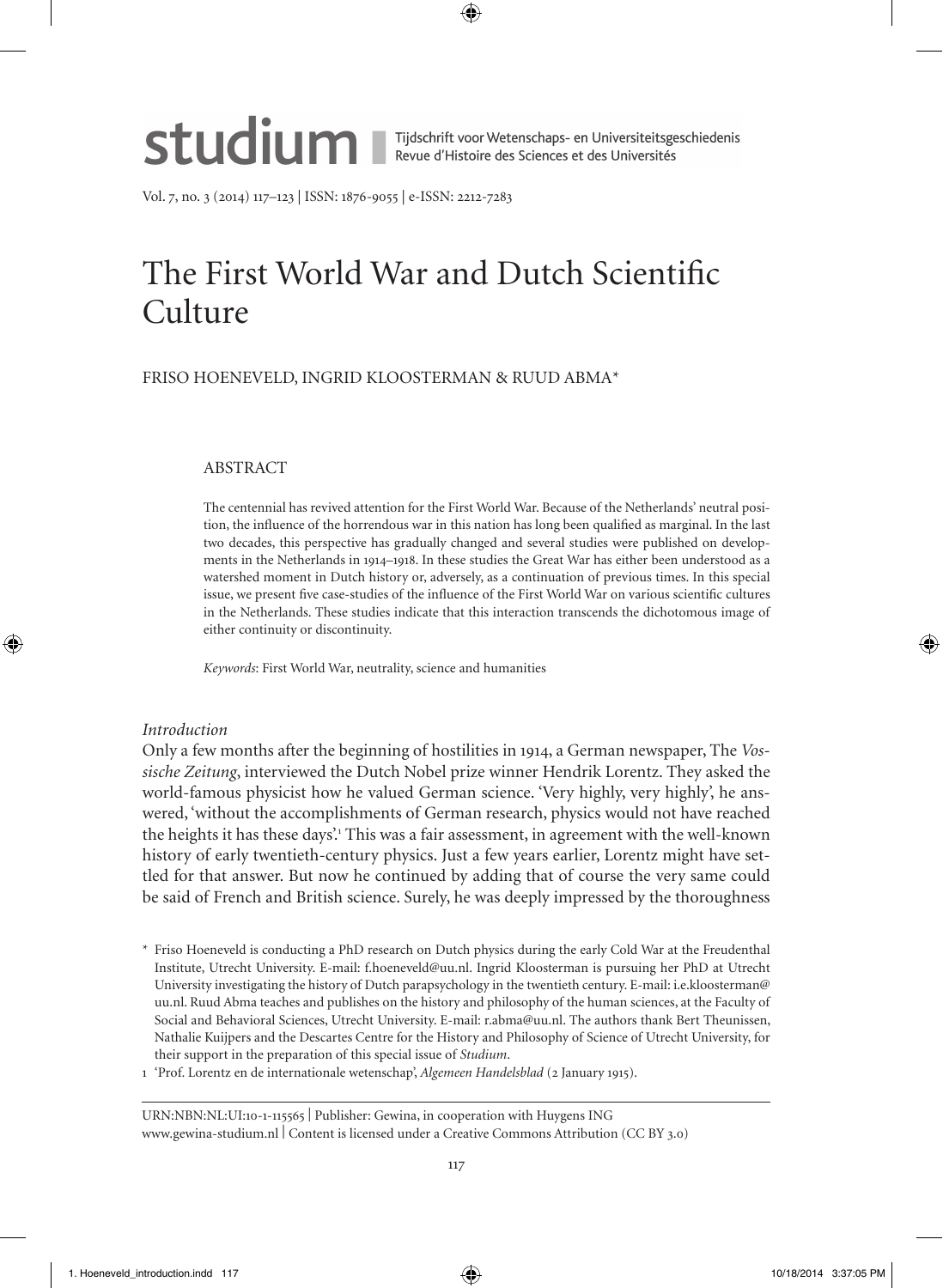and profoundness of German science, but the clarity of the French and the originality of the British scientists were equally admirable. Lorentz continued that he did not mean to imply that Germans lacked originality. The well-respected chairman of the physics department of the *Royal Netherlands Academy of Arts and Sciences* (KNAW) must have felt he was treading on thin ice here.

And indeed he was. Soon after the guns had fired their first shots in August 1914, a battle broke out within the scientific world as well. It was small and innocent at first, but the publication of the manifesto *An die Kulturwelt!* by 93 German scientists triggered prolonged academic mudslinging between German and Allied scientists. Their engagement in the war was not restricted to intellectual name-calling, however. Scientists on both sides were asked by their governments to contribute to the application of scientific knowledge for warfare purposes. British, French and American scientists did not only exchange warfare technology; their increased budgets also gave them the opportunity to catch up with their German counterparts and to compete with them in the scientific domain. In American and European laboratories, 'a contest among scientists for global leadership in the post-war world' had broken out.<sup>2</sup> At the same time, scholars from non-fighting, neutral countries - such as Lorentz – found themselves in a difficult position. As the sciences became increasingly important for warfare, these 'neutral' scholars believed that they could and should help to preserve European civilization.

In what ways were Dutch scholars and their scientific disciplines affected by the war? Did they benefit from the war, or was their work impeded? And how do the answers to these questions reflect on the concept of neutrality? This issue of *Studium* presents five articles on developments within the sciences and humanities in the Netherlands during the First World War.

#### *Who is to blame?*

Over the last decades, an increasing interest in the First World War has resulted in an impressive number of historiographical studies. Fed by the temporary burst of centennial memorial books and the debates about the alleged similarities between 1914 and 2014, this historiographical collection is still growing. Thus far, consensus has not been reached on the right answer to a central question: who was actually to blame for the war? The influential British historian Niall Ferguson has argued that the intervention of the United Kingdom in the war has been 'the biggest error in modern history'. He also holds British politicians accountable for having recklessly turned a local conflict into the 'Seminal Catastrophe' of the twentieth century.<sup>3</sup> Another perspective has recently been given by historian Christopher Clark, who argued that European politicians entered the war 'sleepwalking'.<sup>4</sup> This is in contrast to the much older thesis of Fritz Fischer, who saw the German nation in 1914 as the real and only aggressor.<sup>5</sup> At that time – in 1961 – this was a controversial proposition because of a fairly

<sup>2</sup> R. Macleod, 'Chapter 17 – Scientists', in: J. Winter (ed.), *The Cambridge History of the First World War* (Cambridge 2014) 434–459, esp. 438.

<sup>3</sup> N. Ferguson, *The Pity of War: Explaining World War One,* 1998*.* See for Fergusons recent statement about 'the biggest error in modern history', *The Guardian* (30 January 2014). American historian and diplomat George F. Kennan coined the term 'Seminal Catastrophe'.

<sup>4</sup> C. Clark, *Sleepwalkers: How Europe Went to War in 1914* (London 2012).

<sup>5</sup> F. Fischer, *Griff nach der Weltmacht. Die Kriegszielpolitik des kaiserlichen Deutschland 1914–1918* (Düsseldorf 1961).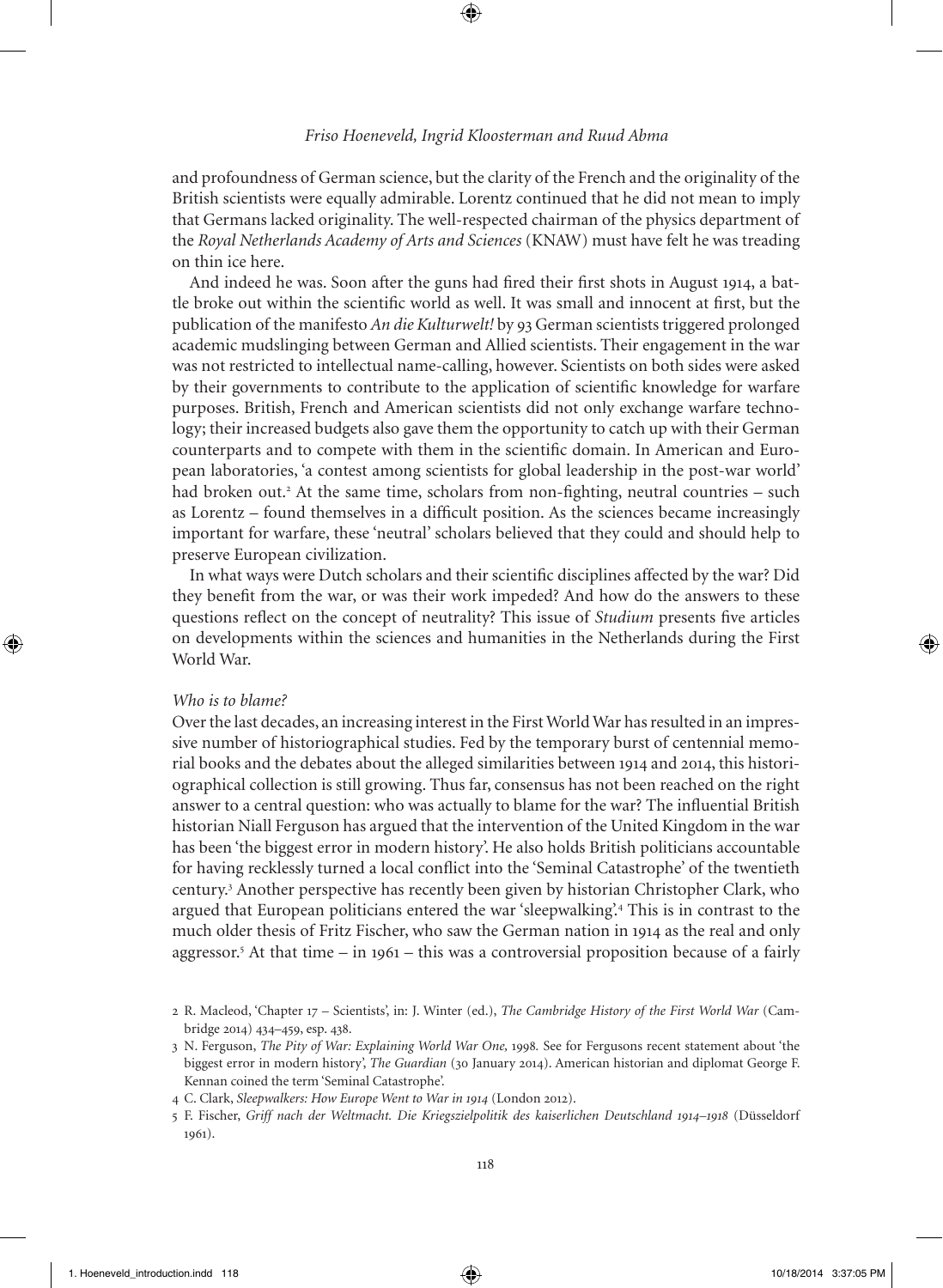### *The First World War and Dutch Scientific Culture*

widespread belief that the war had been the outcome of a series of 'occupational accidents' *(Betriebsunfälle)*. 6

## *What about science?*

Before the First World War, international relations between scientists are usually perceived to have been pretty clear-cut. Most leading scientists were on friendly terms with their international colleagues.<sup>7</sup> Around the turn of the century, in the era of the so-called 'second scientific revolution', scientists were seen as the bearers of the impressive technological progress in the second half of the nineteenth century. The role of science and scientists' attitudes and practices during the First World War have been covered extensively.<sup>8</sup>

If we focus on the Netherlands, however, a slightly different historiographical pattern emerges. Several studies have been published since Maarten Brands noted in 1997 that the First World War was a blind spot in Dutch historiography.<sup>9</sup> Today, a hundred years after the crisis of July 1914, this has resulted in valuable insights by Dutch historians concerning social and economic, diplomatic and intellectual developments during the First World War.<sup>10</sup>

#### *Dutch sciences and World War One: discontinuity or continuity?*

Neutrality plays an important role in understanding the relation between the First World War and the Netherlands. The concept of neutrality not only refers to the Dutch geo-political position, but also to the intrinsic objectivity attributed to science.<sup>11</sup> The Netherlands

- 6 For a scholarly overview see: H. Pogge von Strandmann, 'The Political and Historical Significance of the Fischer Controversy', *Journal of Contemporary History* 48 (2013) 251–270.
- 7 The combination of internationalist ideals and chauvinist trends within the scientific community, is shown in: Elisabeth T. Crawford, Terry Shinn, Sverker Sörlin, 'The nationalizing and denationalizing of the science: an introductory essay', in: Elisabeth T. Crawford, Terry Shinn, Sverker Sörlin (eds.), *Denationalizing Science. The Contexts of International Scientific Practice*, 1 (Dordrecht 1993). Otterspeer and Schuller tot Peursum-Meijer sketch the growing scientific network around 1900, whereby they point to the national interests on which the political support for internationalistic cooperation was based. Cf. W. Otterspeer en J. Schuller tot Peursum-Meijer, *Wetenschap en wereldvrede. De Koninklijke Akademie van Wetenschappen en het herstel van de internationale wetenschap tijdens het Interbellum* (Amsterdam 1997) 19–21. That the internationalization of science could work out very well for one discipline is argued in a reconstruction of the famous first Solvay meeting. Frits Berends and Franklin Lambert, 'Einstein's witches' sabbath: the first Solvay council on physics', *Europhysics News* 42:5 (2011) 15–17.
- 8 Macleod, 'Chapter 17' (n. 2); E. Mendelsohn, 'Science, scientist, and the military', in: J. Krige & D. Pestre (eds.), *Companion Encyclopedia of Science in the Twentieth Century* (Amsterdam 2003) 175–202; D.S.L. Cardwell, 'Science and World War I', *Proceedings of the Royal Society of London. Series A, Mathematical and Physical Sciences*, 342:1631 (1975) 447–456.
- 9 M.C. Brands, 'The Great War die aan ons voorbijging. De blinde vlek in het historisch bewustzijn van Nederland', Berman [et al.] (eds.), *Het belang van de Tweede Wereldoorlog.* (Den Haag 1997) 9–20; A solid overview is given in: P. Moeyes, *Buiten Schot. Nederland tijdens de Eerste Wereldoorlog 1914–1918* (Amsterdam 2001). In 2002 J.H.J. Andriessen, M. Ros and P. Pierik edited the first edition of the serie *De Grote Oorlog 1914–1918. Essays over de Eerste Wereldoorlog*. In 2014 number 28 was published. Other literature includes: M. Frey, *Der Erste Weltkrieg und die Niederlande* (Berlin 1998); M. Kraaijestein & P. Schulten (eds.), *Wankel Evenwicht. Neutraal Nederland en de Eerste Wereldoorlog* (Soesterberg 2007); H. Binneveld [et al.] (eds.), *Leven naast de catastrofe. Nederland tijdens de Eerste Wereldoorlog* (Hilversum 2001); H.P. van Tuyll van Serooskerken, *The Netherlands and World War I. Espionage, Diplomacy and Survival* (Leiden 2001); I. Kuypers, *In de Schaduw van de Grote Oorlog. De Nederlandse arbeidersbeweging en de overheid, 1914–1920* (Amsterdam 2002).
- 10 W. Klinkert, S. Kruizinga & P. Moeyes, *Nederland neutraal. De Eerste Wereldoorlog 1914–1918* (Amsterdam 2014).
- 11 In her detailed study on this topic, Maartje Abbenhuis-Ash touched upon many subjects centred around the Dutch neutrality, but science is not one of them. Cf. M. Abbenhuis, *The art of staying neutral. The Netherlands in the First World War, 1914–1918* (Amsterdam 2006).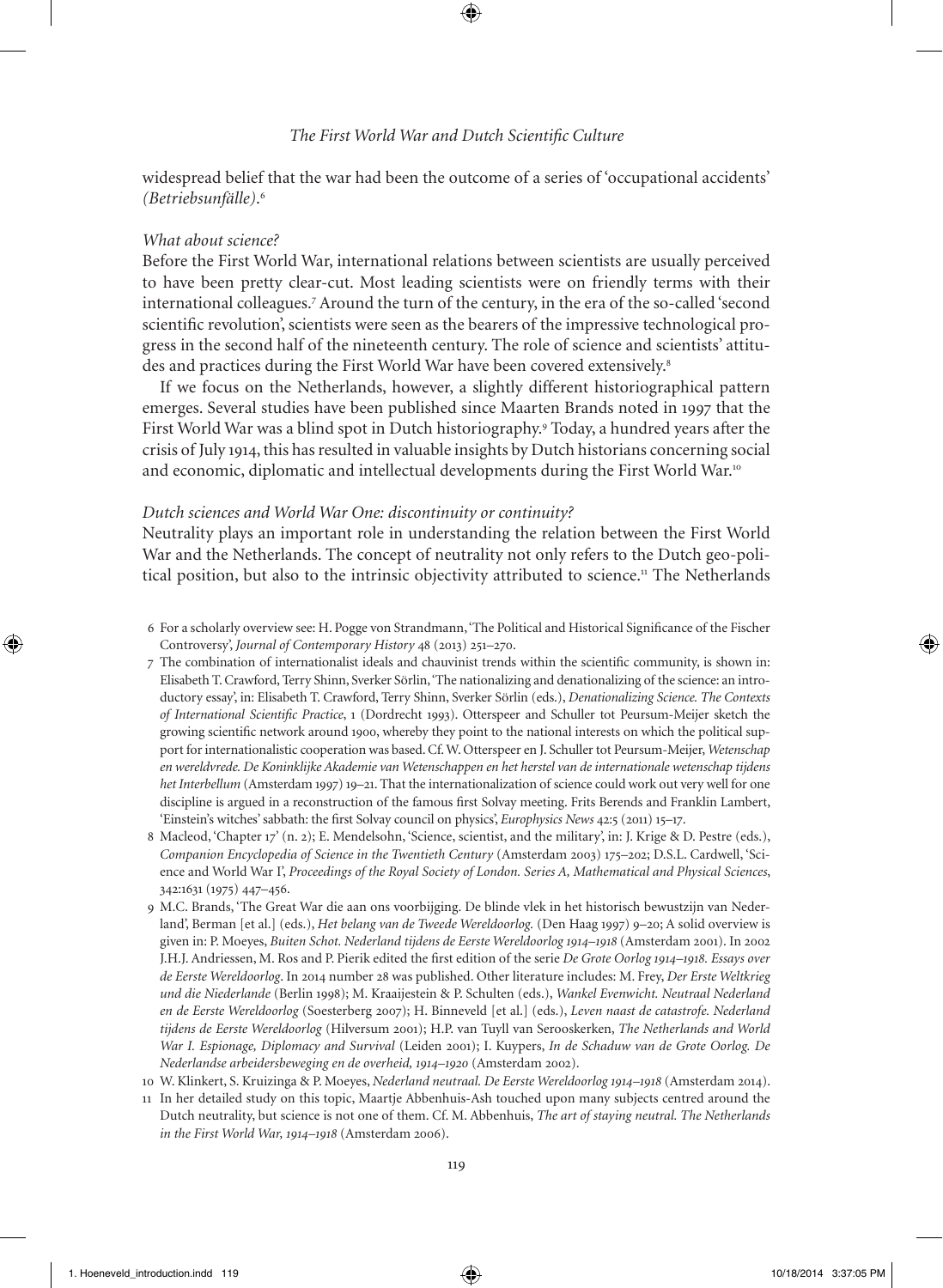were neutral in political terms, and several Dutch scientists played an important role in mediation attempts afterwards. In their 1996 study on the role of the *Royal Academy* in these post-war mediating activities, Otterspeer and Schuller tot Peursum-Meijer have shed some light on the significance of the war for Dutch science. The divisive character of the war was felt among Dutch academics, of whom quite a number quickly took either a pro-Anglo-French, or a pro-German position.<sup>12</sup>

Tames (2006) has investigated how the identity of the Netherlands was discussed among scholars during the First World War itself.<sup>13</sup> She revealed interesting details about wartime academic life in the Netherlands, such as the infiltration of Dutch academia by German propaganda organizations. In her study *Oorlog voor onze gedachten*, Tames showed that the intellectual debate on the Dutch identity changed slowly yet steadily. Before the war, it was inspired by internationalist ideals and centred on ideas regarding law and neutrality. During the war, however, neutrality gradually became a contested concept, to be replaced by themes such as mediation and plurality.

More recently, Letteval, Somsen and Widmalm have pointed out that neutrality – constructed as a cultural and scientific resource – became a source of prestige for smaller countries.<sup>14</sup> These historians argued that, by using their scientific forces instead of their military ones, small countries could claim a mediating position. In the Netherlands, for example, nationalism played a less important role, enabling scholars like Lorentz to focus on research for the preservation of civilization. Thus, these more neutral scholars could distance themselves from the war.<sup>15</sup> Still, war and science remained intimately interconnected, as Wim Klinkert has shown. This historian of military science very recently published a reconstruction of the scientific-military-industrial network in the Netherlands during the Great War.<sup>16</sup>

These studies suggest that the First World War influenced the Dutch academic world considerably. However, other studies indicate that the influence of the war should not be exaggerated. In 2008, David Baneke shed light on the ways in which Dutch scholars reacted to the cultural and political fragmentation that characterized the *Fin de Siècle* up until at least the Second Word War. One of the main arguments of his comprehensive and detailed study, *Synthetisch denken*, is that the First World War was *not* a watershed period. Baneke carefully reconstructed a wide variety of debates in scientific and intellectual circles about science and modernity. He concluded that for the Netherlands the war years did not stand out as particularly important in any sense.17 Van Berkel, in his study of the *Royal Netherlands Academy of Arts and Sciences*, joined Baneke's line of thought. Ideas about science and

- 14 R. Letteval, G. Somsen and S. Widmalm, 'Introduction', R. Letteval, G. Somsen and S. Widmalm (eds.), *Neutrality in Twentieth-Century Europe. Intersections of Science, Culture, and Politics after the First World War,* London/ New York 2012, 1–15.
- 15 D. Edgerton, 'British scientific intellectuals and the relations of science, technology and war', in: P. Forman and J.M. Sanchez-Ron (eds.), *National Military Establishments and the Advancement of Science: Studies in Twentieth Century History*, Dordrecht 1996, 1–35 .
- 16 W. Klinkert, 'L.A. van Royen. De meester-netwerker', in: Klinkert [et al.] (eds.), *Nederland neutraal* (n. 10) 281– 326. See also other work of Klinkert, for instance: W. Klinkert, *Van Waterloo tot Uruzgan. De militaire identiteit van Nederland* (Amsterdam 2008).
- 17 David Baneke, *Synthetisch denken. Natuurwetenschappers over hun rol in een moderne maatschappij, 1900–1940* (Hilversum 2008).

<sup>12</sup> Otterspeer & Schuller tot Peursum-Meijer, *Wetenschap en wereldvrede* (n. 8).

<sup>13</sup> I. Tames, *Oorlog voor onze gedachten*, 2006. See also Ismee Tames, 'War on our Minds'. War, neutrality and identity in Dutch public debate during the First World War, *First World War Studies*, 3:2 (2012) 201–216.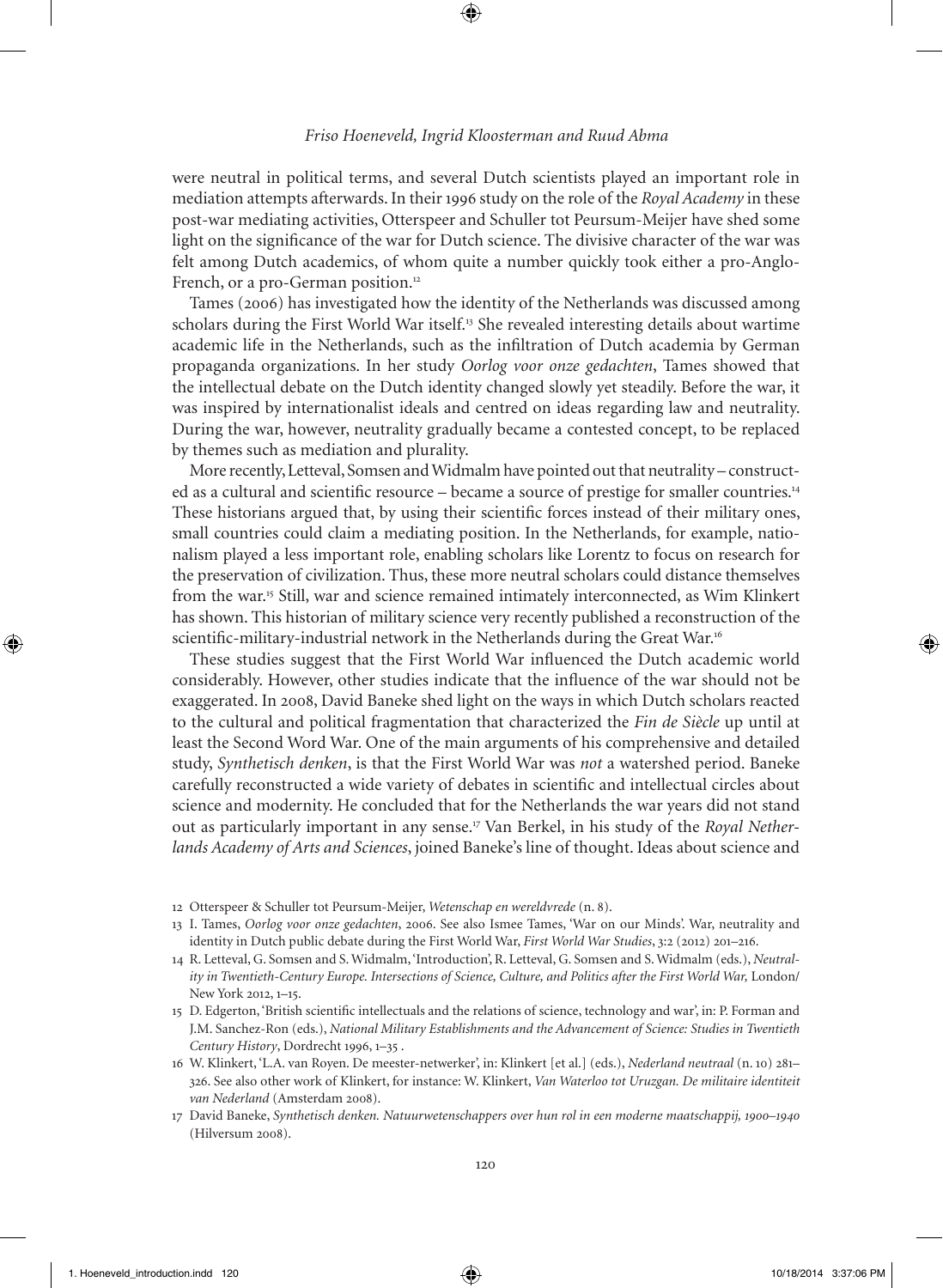society had already begun to change before the war, Van Berkel argues, and started to have a noticeable effect on the organization of Dutch science after the war.<sup>18</sup>

Nineteenth-century developments such as the professionalization of the sciences, the institutionalization of the academic world and the successes of the Dutch 'Second Golden Age' have received ample attention from historians, as has the inter-war period.<sup>19</sup> Yet detailed treatment of the Dutch academic world around the First World War is still lacking. This special issue of *Studium* is a first attempt to fill this hiatus.

#### *Five case studies*

How were Dutch scholars affected by the grand and horrific changes brought about by the war in their long-term research programs, in their ideas or in their daily routine? What was the impact of the war on Dutch scholarship and scientific practice? The papers presented here will try to provide an answer to these questions. They are based on research done during the History and Philosophy of Science Master course 'Science and the Dilemmas of Modernity' at the University of Utrecht, given in the years 2011–2013. Of course, this small collection of papers does not claim to present a complete overview of the Dutch academic world during the First World War. But the narratives do shed some light on the influence of the war on a variety of scientific disciplines and their scholars. The specific case studies that we present in this issue, are often based on unique archival documents.

All contributions address the issue of continuity and discontinuity – emphasizing the multi-layered relationship between the First World War and the academic intellectual world. Within the neutral Netherlands, the experiences of scientists differed from those in Great Britain, France and Germany. Obviously Dutch science was not mobilized for warfare on any scale comparable to the German or Allied efforts.<sup>20</sup> And in the absence of direct war experiences and nationalistic propaganda, the majority of the scholars could easily continue their day to day activities. But these five case studies demonstrate that the First World War certainly did not leave Dutch scholars unaffected.

This special issue opens with two papers focusing on the medical sciences. At the end of the First World War a new world-wide tragedy took shape: the 1918–1919 'Spanish' influenza pandemic. In her paper Floor Haalboom focuses upon the research that was undertaken in order to explain and hopefully find a cure for this mysterious and highly infectious disease that killed even more people than the war had done. Influenza affects both humans and animals. Haalboom is specifically interested in ideas about animals with influenza in the 1910s, in order to counter the tendency of historians to restrict themselves to the human aspects and meanings of a disease such as influenza. Haalboom's contribution is all the more relevant since present-day microbiologists use historical sources to learn more about

<sup>18</sup> K. van Berkel, *De stem van de wetenschap; Geschiedenis van de Koninklijke Nederlandse Akademie van Wetenschappen. Deel 2 1914–2008* (Amsterdam 2011) 222.

<sup>19</sup> For a comprensive account of the heydays of the Dutch sciences around 1900, when not only Hendrik Lorentz became a Nobel-laureate, but also Jacobus van 't Hoff, Johannes Diderik van der Waals, Heike Kamerlingh Onnes and Pieter Zeeman, see: B. Willink, *De tweede Gouden Eeuw* (Amsterdam 1998). Over the 30 last years, Dutch scholars, such as Klaas van Berkel, Leen Dorsman, Peter Jan Knegtmans, Frans van Lunteren and Bert Theunissen, have published several studies on the history of Dutch science, covering both the nineteenth century as well as the interwar period.

<sup>20</sup> J. Winter and J. Robert (eds.), *Capital Cities at War. Paris, London, Berlin, 1914–1919* (Cambridge 2007); Macleod, 'Chapter 17' (n. 2).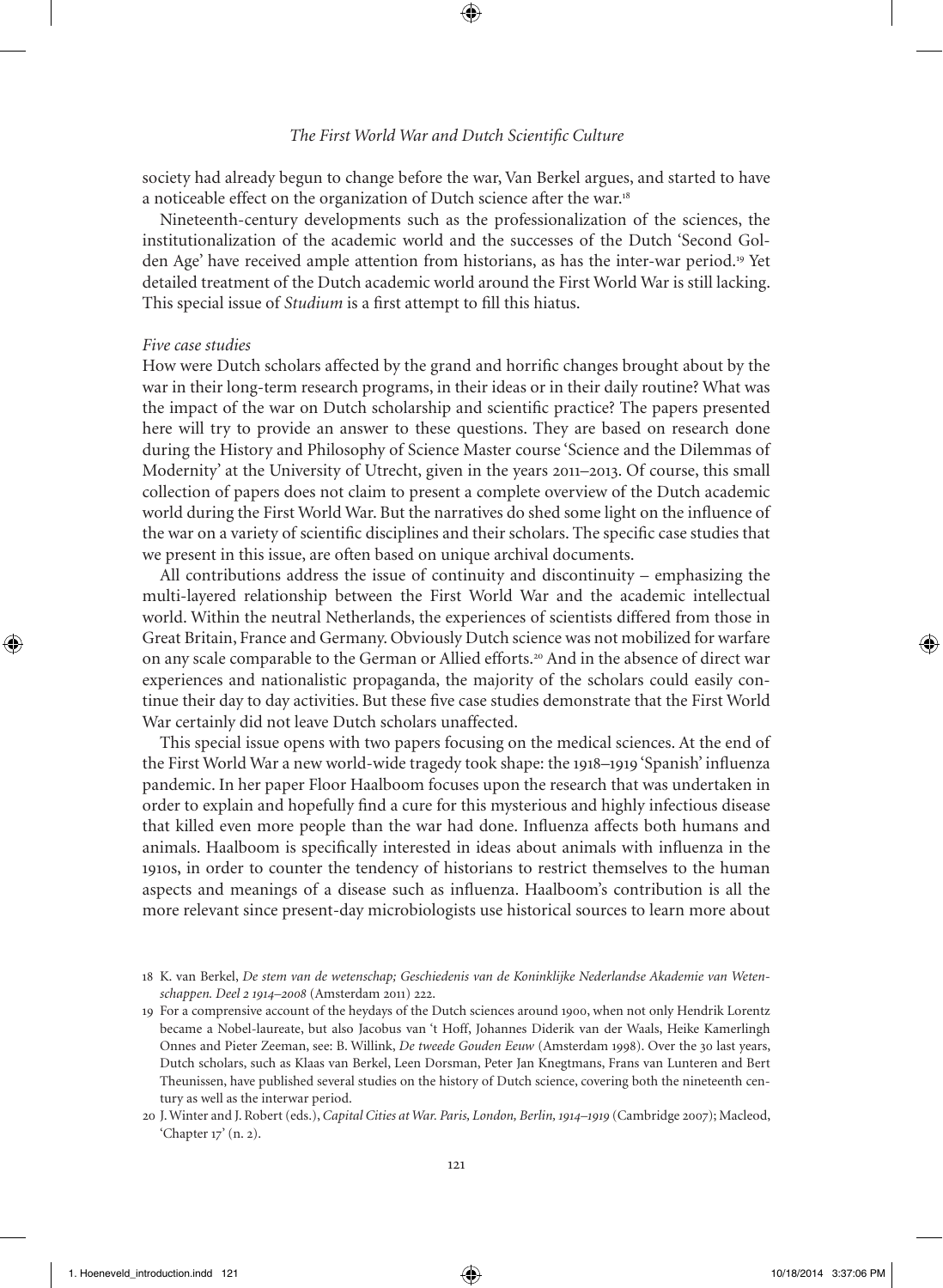the origins of novel influenza pandemics in animal populations. In her paper, she demonstrates that such historical evidence should be dealt with carefully since it emerged in a specific historical context. She illustrates this by focusing upon the work of military horse veterinarian Emile Bemelmans. This Dutchman was able to link the 'Spanish' flu among humans to horse flu because of his life-long experience in the army. Doing so, Haalboom shows how the context of the First World War influenced scientific ideas and practices in Dutch influenza research.

Because of the large-scale mobilization that started in the summer of 1914, the Netherlands were directly affected by the war in many ways. In her paper, Noortje Jacobs focuses specifically on the role of physicians. With the mobilization of Dutch armed forces, military and civilian medicine came in close contact with each other. This led to interesting confrontations of the different public and private roles ascribed to physicians. Based on discussions in the *Nederlandsch Tijdschrift voor Geneeskunde* (the Dutch Journal of Medicine) about the 'physician's oath', Jacobs reconstructs the revival of the debate on medical confidentiality in the Netherlands during the First World War. Between 1914 and 1918, among medical doctors in the Dutch army, as well as among their civilian colleagues, a heated debate was conducted about the first responsibility of (wartime) doctors. Was their first responsibility to serve the Fatherland, or should they always uphold the *secret absolu* codified in the physician's oath? Using the First World War as an example, Jacobs' contribution illustrates how the professional identity of physicians is always situated in and influenced by both the private and the public realm. Especially in a growing modern bureaucratic state, this two-sided professional identity comes to the fore, as Jacobs demonstrates.

Mobilization was one of the few practical consequences of the First World War for the Netherlands. But the tragedies of the war also sparked many moral intellectual debates. In her contribution, Ingrid Kloosterman focuses on how Dutch psychical research emerged after the war. Before the First World War, Dutch spiritualism had a profound 'ideological' nature, focusing mainly on the moral and Christian implications of the manifestations of spirits rather than on 'scientifically proving' the reality of the phenomena. Kloosterman argues that, during the war, Dutch spiritualism continued to develop along the lines set out in this pre-war period. After the war, Dutch psychologists and psychiatrists looked for a new and optimistic science of the soul in order to eliminate the past horrors. Contrary to earlier periods, these critical scholars shared – to a certain extent – their positive expectations about the unconscious with spiritualist ideas regarding the human spirit. In 1919, the Dutch *Studievereeniging for Psychical Research* was established, marking the beginning of Dutch academic psychical research. On its first board – under presidency of the esteemed Gerard Heymans – psychologists and psychiatrists sat next to spiritualists. The tragedies and horrors of the First World War affected the moral intellectual debates in the Netherlands and eventually influenced the emergence of a new science.

For most spiritualists, the First World War constituted the apotheosis of 'a disrupting and sickening materialism'. But for more conventional institutions – like the protestant Churches – the situation was not as clear-cut. This is demonstrated by Robbert Striekwold, who investigated the reactions of Dutch theologians to the war. Interestingly, they did not have much trouble reconciling Christianity with the idea of war. Authors such as Herman Bavinck, Alexander Frederik de Savornin Lohman and Abraham Kuyper all rejected pacifism. And although they did not simply defend the war, they tried to imbue it with meaning from a Christian worldview. This turned out to be a problematic endeavour. Because the